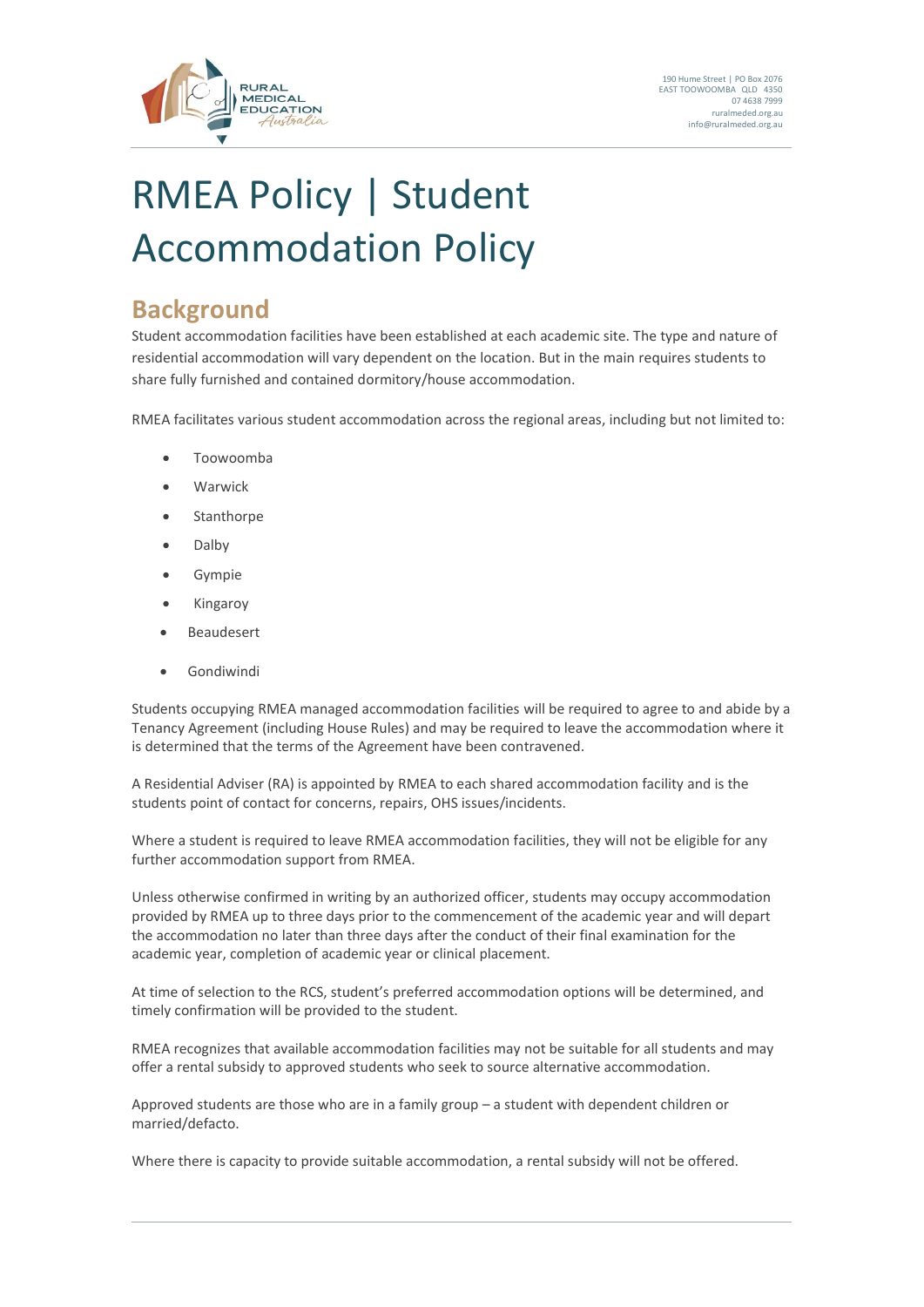

To be eligible for rental subsidy payment, the student claimant must be the named tenant on a duly authorized General Tenancy Agreement.

RMEA reserves the right to levy a non-refundable weekly charge on students occupying RMEA supplied/managed accommodation. The charge represents a contribution to the cost of servicing and maintaining facilities and is not inclusive of other charges that might apply to address willful property damage and/or cleaning.

Charges will be determined by RMEA in consultation with Griffith University from time to time and students will be advised on selection to the Rural Clinical School.

As a normal practice there can be no change to the agreed accommodation option once the academic year has commenced, except where a student is found to be in breach of the Tenancy Agreement (House Rules).

Student accommodation bookings are recorded on Little Hotelier – refer to the Little Hotelier Booking procedure. Bookings are generally handled by the Student and Facility Coordinator (SaFC) Toowoomba, they will communicate with the students in regards to their accommodation.

Prior to entry to the accommodation facility, on-line orientation and training must be completed.

#### **Accommodation Induction**

At the commencement of placement of each group of students – either by block or by year – students should be greeted by their SaFC to complete the accommodation induction. This will include a tour of the facilities and they will be handed their Welcome Pack consisting of:

- Welcome letter
- The Griffith Health Regional Accommodation Handbook, includes house rules.
- Residential Tenancy Agreement (RTA)
- Room Inspection Report
- Fire Induction Paperwork

At this stage, the SaFC is to complete additional fire training, including familiarising the students with the location of the First Aid Kit, Fire Blankets and Extinguishers and how to operate them. They will be shown the fire evacuation diagrams and advised where the Assembly Areas are located in the event of an emergency evacuation. Once completed, the students need to return their signed Fire Induction form.

The RTA is to include the commencement and end dates of the student's accommodation. It will provide details of the property, inclusions of items and services provided by RMEA, relevant site conditions and will state that the rent is \$50. The student must return their signed RTA and it should be filed electronically in the Clinical Training Facility site folder.

Students may then read through the Griffith Health Regional Accommodation Handbook and complete the Room Inspection Report at their leisure.

Once completed, a copy of the student's signed and completed RTA and Fire Induction forms to be scanned and saved to the relevant Clinical Training Facilities folder location.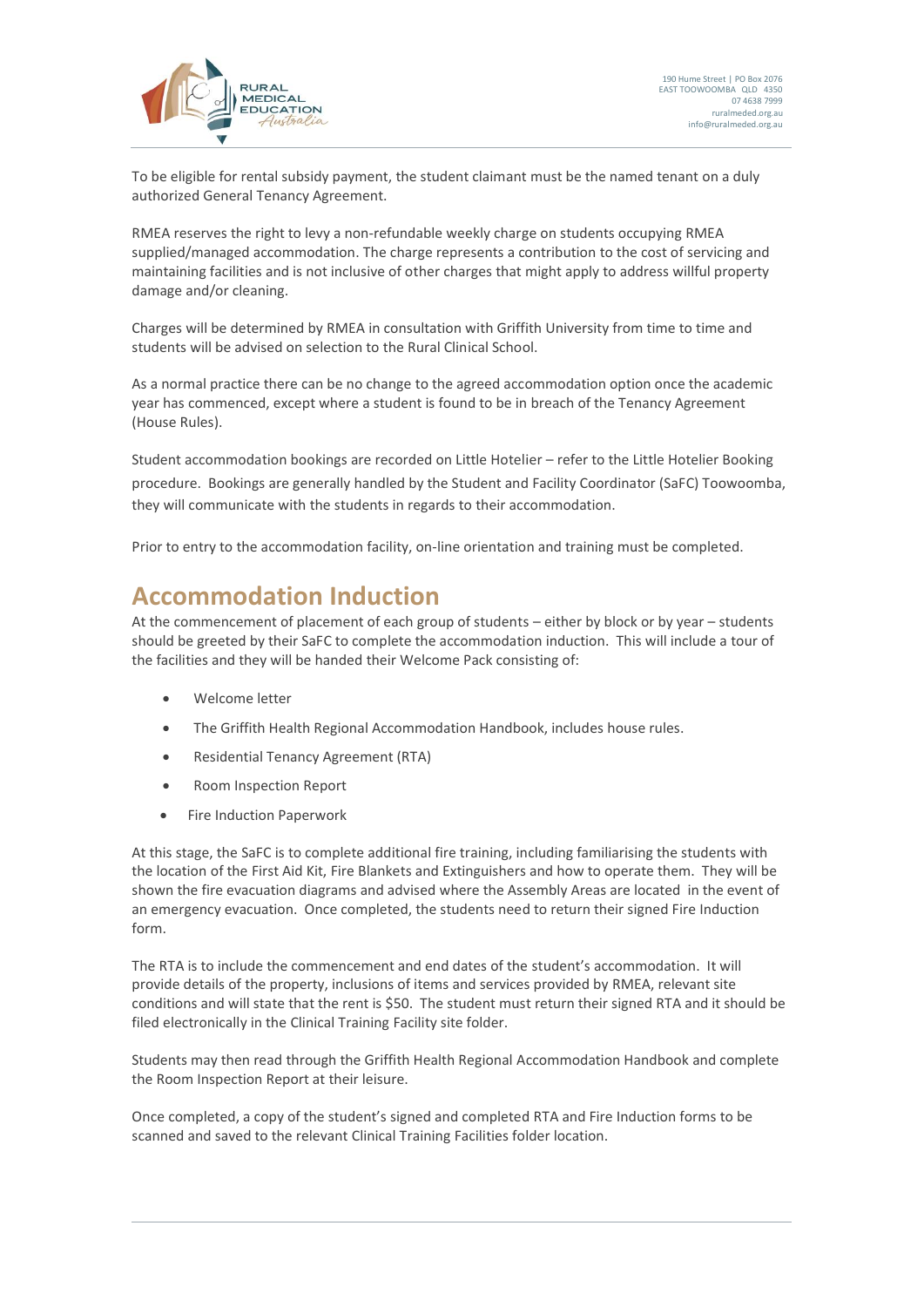

The RTA includes a section on house rules, signing of the RTA confirms the student has read and agreed to the stated rules.

### **Monthly OHS Checks**

The SaFC will provide the RA with a set of Occupational Health and Safety checks specific to that site. At the commencement of each month, the RA will return the completed form to the SaFC who will review and action any defaults. It should be filed electronically in the relevant Clinical Training Facilities OHS folder – eg R:\Clinical Training Facilities\Westlook Dalby\OHS Dalby

Upon reviewing any defaults, the SaFC must consult with the CEO if any repairs are in excess of \$200. Any recurring issues are also to be discussed with the CEO.

Please also refer to the Policy Annual Maintenance Schedule for additional information.

#### **Process for payment**

Students occupying RMEA accommodation will be required to confirm their acceptance of their obligations and responsibilities as detailed in a Tenancy Agreement.

A Direct Debit process must be in place for fortnightly rental payments and is available from an authorized RMEA finance officer.

#### **Process for claiming**

For Students who have been approved to receive a rental subsidy, they must lodge with the authorised RMEA finance officer a copy of a General Tenancy Agreement to include the lessor's name and location.

In order to claim the rental subsidy, students must lodge with a completed Student Expense Claim Reimbursement Form.

Claims must be lodged with and are available from an authorized RMEA finance officer and must include evidence of rental payment receipts.

As a matter of practice, student reimbursement claims are accepted and processed on a monthly basis.

Claimants should allow up to thirty (30) days between lodgement and reimbursement.

Claims must be made in the academic year the expense occurred.

#### **Accommodation Service Charges**

| ' All students    | \$50 per week for academic year |  |
|-------------------|---------------------------------|--|
| Eligible students | \$100 per week rental subsidy   |  |